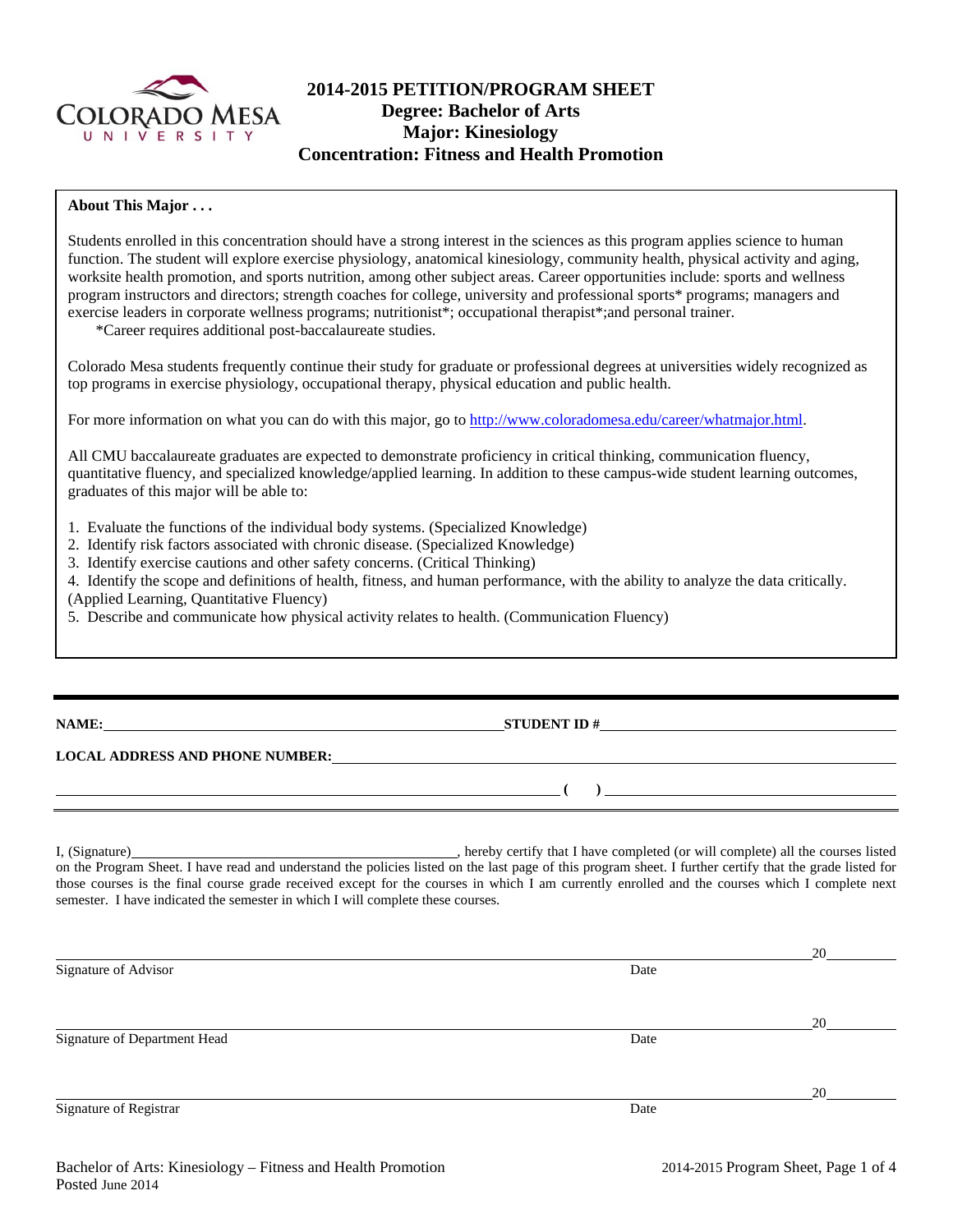#### **Students should work closely with a faculty advisor when selecting and scheduling courses prior to registration.**

Degree Requirements:

- 120 semester hours total (Students must complete a minimum of 30 Course No Title of the last 60 hours of credit at CMU, with at least 15 semester hours in major discipline courses numbered 300 or higher).
- 40 upper division credits (A minimum of 15 taken at the 300-400 course levels within the major at CMU).
- 2.00 cumulative GPA or higher in all CMU coursework
- 2.00 cumulative GPA or higher in coursework toward the major content area
- Pre-collegiate courses (usually numbered below 100) cannot be used for graduation.
- A student must follow the CMU graduation requirements either from 1) the program sheet for the major in effect at the time the student officially declares a major; or 2) a program sheet for the major approved for a year subsequent to the year during which the student officially declares the major and is approved for the student by the department head. Because a program may have requirements specific to the degree, the student should check with the faculty advisor for additional criteria. It is the student's responsibility to be aware of, and follow, all requirements for the degree being pursued. Any exceptions or substitutions must be approved by the student's faculty advisor and Department Head.
- When filling out the program sheet a course can be used only once.
- See the "Undergraduate Graduation Requirements" in the catalog for additional graduation information.

**GENERAL EDUCATION REQUIREMENTS** (31 semester hours) Seethe current catalog for a list of courses that fulfill the requirements below. If a course is on the general education list of options and a requirement for your major, you must use it to fulfill the major requirement and make a different selection within the general education requirement.

Course No Title Sem.hrs Grade Term/Trns **English**(6 semester hours, must receive a grade of "C" or better and

must be completed by the time the student has 60 semester hours.) ENGL 111 English Composition 3 \_\_\_\_\_ \_\_\_\_\_ ENGL 112 English Composition 3 \_\_\_\_\_ \_\_\_\_\_\_

**Math:** MATH 110 **or higher** (3 semester hours, must receive a grade of "C" or better, must be completed by the time the student has 60 semester hours.) MATH 1\_\_\_ \_\_\_\_\_\_\_\_\_\_\_\_\_\_\_\_\_\_\_\_\_\_\_\_ \_\_\_\_ \_\_\_\_\_ \_\_\_\_\_\_\_\_

**Humanities** (3 semester hours) \_\_\_\_\_\_ \_\_\_\_ \_\_\_\_\_\_\_\_\_\_\_\_\_\_\_\_\_\_\_\_\_\_\_\_ \_\_\_\_ \_\_\_\_\_ \_\_\_\_\_\_\_\_ **Social and Behavioral Sciences** (6 semester hours) \_\_\_\_\_\_ \_\_\_\_ \_\_\_\_\_\_\_\_\_\_\_\_\_\_\_\_\_\_\_\_\_\_\_\_ \_\_\_\_ \_\_\_\_\_ \_\_\_\_\_\_\_\_ \_\_\_\_\_\_ \_\_\_\_ \_\_\_\_\_\_\_\_\_\_\_\_\_\_\_\_\_\_\_\_\_\_\_\_ \_\_\_\_ \_\_\_\_\_ \_\_\_\_\_\_\_\_ **Natural Sciences** (7 semester hours, one course must include alab) \_\_\_\_\_\_ \_\_\_\_ \_\_\_\_\_\_\_\_\_\_\_\_\_\_\_\_\_\_\_\_\_\_\_\_ \_\_\_\_ \_\_\_\_\_ \_\_\_\_\_\_\_\_ \_\_\_\_\_\_ \_\_\_\_ \_\_\_\_\_\_\_\_\_\_\_\_\_\_\_\_\_\_\_\_\_\_\_\_ \_\_\_\_ \_\_\_\_\_ \_\_\_\_\_\_\_\_  $\_\_\_$   $\_\_\_$ 

**History**(3 semester hours)  $HIST \longrightarrow$ 

**Fine Arts** (3 semester hours)

|                                                                           | Kinesiology (3 semester hours)                      |   |                                                                                                                       |
|---------------------------------------------------------------------------|-----------------------------------------------------|---|-----------------------------------------------------------------------------------------------------------------------|
|                                                                           | KINE 100 Health and Wellness                        | 1 | the company of the company of the                                                                                     |
|                                                                           |                                                     | 1 |                                                                                                                       |
|                                                                           |                                                     | 1 |                                                                                                                       |
|                                                                           | Applied Studies (3 semester hours)                  |   |                                                                                                                       |
|                                                                           | <b>FOUNDATION COURSES</b> (7 semester hours)        |   |                                                                                                                       |
| <b>BIOL 203</b>                                                           | Human Nutrition                                     | 3 |                                                                                                                       |
| <b>BIOL 209</b>                                                           | Human Anat and Physiology                           | 3 |                                                                                                                       |
| <b>BIOL 209L</b>                                                          | Human Anat & Physiology Lab 1                       |   |                                                                                                                       |
|                                                                           | KINESIOLOGY MAJOR – FITNESS & HEALTH PROMOTION      |   |                                                                                                                       |
| (55-59 semester hours)                                                    | <b>CONCENTRATION REQUIREMENTS</b>                   |   |                                                                                                                       |
|                                                                           | <b>Required Core Courses</b> (17-20 semester hours) |   |                                                                                                                       |
|                                                                           | History & Philosophy of Sport &                     |   |                                                                                                                       |
|                                                                           | Physical Education                                  | 3 |                                                                                                                       |
|                                                                           | Applications of Physical Fitness                    |   |                                                                                                                       |
|                                                                           | and Exercise Prescription                           | 3 |                                                                                                                       |
|                                                                           | <b>Exercise Physiology</b>                          | 3 |                                                                                                                       |
| <b>KINE 200</b><br><b>KINE 213</b><br><b>KINE 303</b><br><b>KINE 303L</b> | <b>Exercise Physiology Lab</b>                      | 1 |                                                                                                                       |
| <b>KINE 309</b>                                                           | <b>Anatomical Kinesiology</b>                       | 3 | <u> The Common School and The Common School and The Common School and The Common School and The Common School and</u> |
| <b>KINE 401</b>                                                           | Org/Ad/Legal Considerations of<br>PE and Sports     | 3 |                                                                                                                       |

Sem hrs Grade Term/Trns

#### **Student must have current First Aid/CPR or take one of the following:**

Current CPR Card? Yes / No (If yes, provide a copy of the card.) **Or** take one of the following: KINE 265 or KINE 250 KINE  $\qquad \qquad$  3

#### **Required Concentration Courses (38-39 Semester Hours)**

| <b>KINE 234</b> | Prevention and Care of Athletic    |  |  |
|-----------------|------------------------------------|--|--|
|                 | Injuries                           |  |  |
| <b>KINE 260</b> | School Health Education            |  |  |
| <b>KINE 297</b> | Practicum                          |  |  |
| <b>KINE 301</b> | Health and Fitness Assessment 3    |  |  |
| <b>KINE 333</b> | <b>Community Health</b>            |  |  |
| <b>KINE 405</b> | <b>Sports Nutrition</b>            |  |  |
| KINE 411        | <b>Worksite Health Promotion</b>   |  |  |
| KINE 415        | Physical Activity & Aging          |  |  |
| <b>KINE 480</b> | <b>Inclusive Physical Activity</b> |  |  |
| <b>KINE 499</b> | Internship                         |  |  |

\_\_\_\_\_\_ \_\_\_\_ \_\_\_\_\_\_\_\_\_\_\_\_\_\_\_\_\_\_\_\_\_\_\_\_ \_\_\_\_ \_\_\_\_\_ \_\_\_\_\_\_\_\_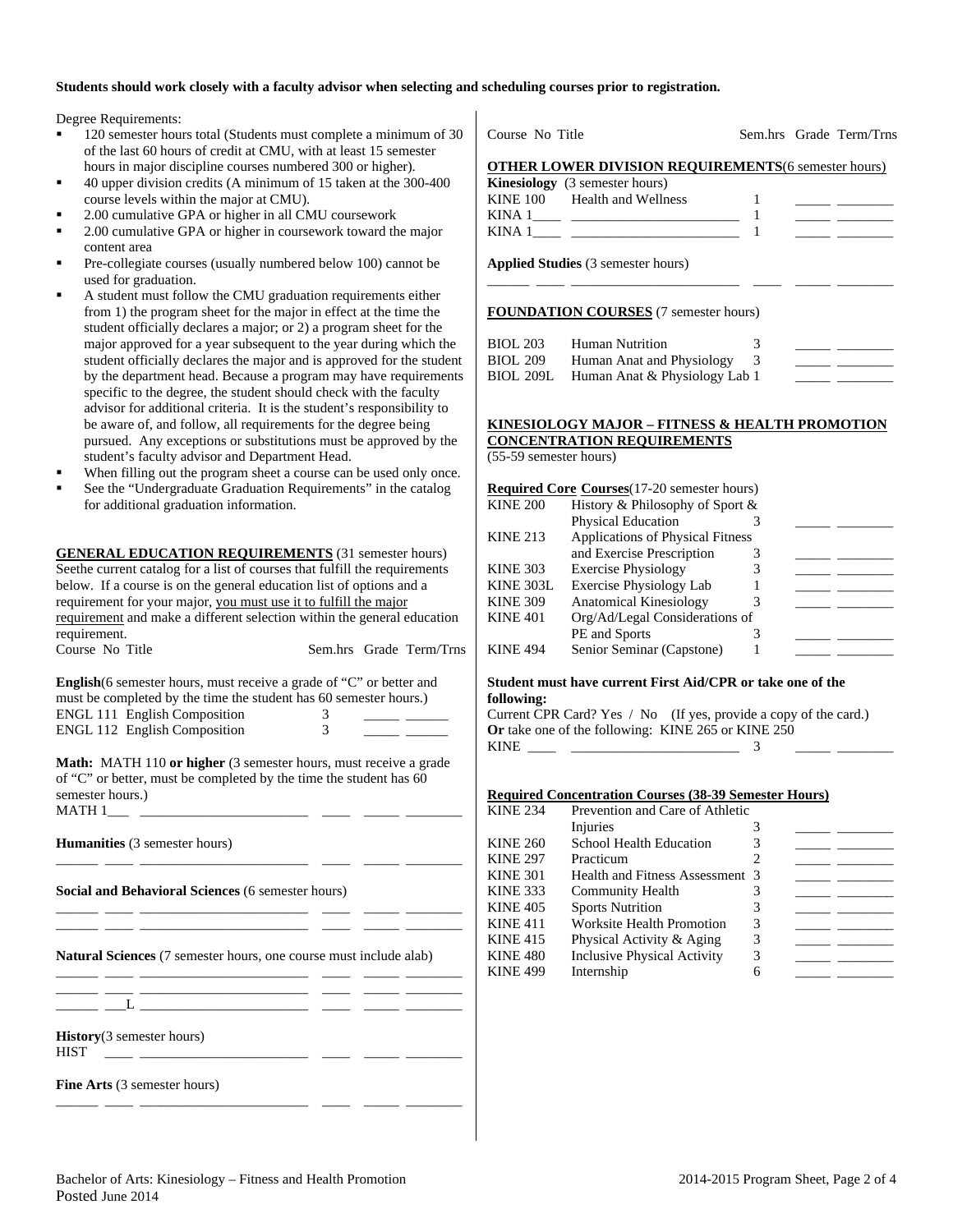| Course No Title                                                                                                                 |  | Sem.hrs Grade Term/Trns | Course No Title                                                                                                                                                                            |  | Sem.hrs Grade Term/Trns |
|---------------------------------------------------------------------------------------------------------------------------------|--|-------------------------|--------------------------------------------------------------------------------------------------------------------------------------------------------------------------------------------|--|-------------------------|
| <b>Select two courses from the list below Courses with a lecture and lab</b><br>are counted as one course. (6-7 Semester Hours) |  |                         | <b>Electives</b> (All college level courses appearing on your final transcript,<br>not listed above that will bring your total semester hours to 120 hours.)<br>$(17-21)$ semester hours.) |  |                         |
|                                                                                                                                 |  |                         |                                                                                                                                                                                            |  |                         |
|                                                                                                                                 |  |                         |                                                                                                                                                                                            |  |                         |
|                                                                                                                                 |  |                         |                                                                                                                                                                                            |  |                         |
|                                                                                                                                 |  |                         |                                                                                                                                                                                            |  |                         |

 $\mathbf{I}$ 

#### **RESTRICTED ELECTIVES:**

BIOL 315 Epidemiology KINE 370  $\&$  370L Biomechanics (3) / Lab (1) KINE 403 Advanced Strength and Conditioning (3) KINE 404 Clinical Exercise Physiology and Advanced Exercise Prescription (3) KINE 430 Medical Conditions and Pharmacology in Sports (3) KINE 487 Structured Research (3) KINE 396 or KINE 496 Topics (1-3) PSYC 401 Sport Psychology